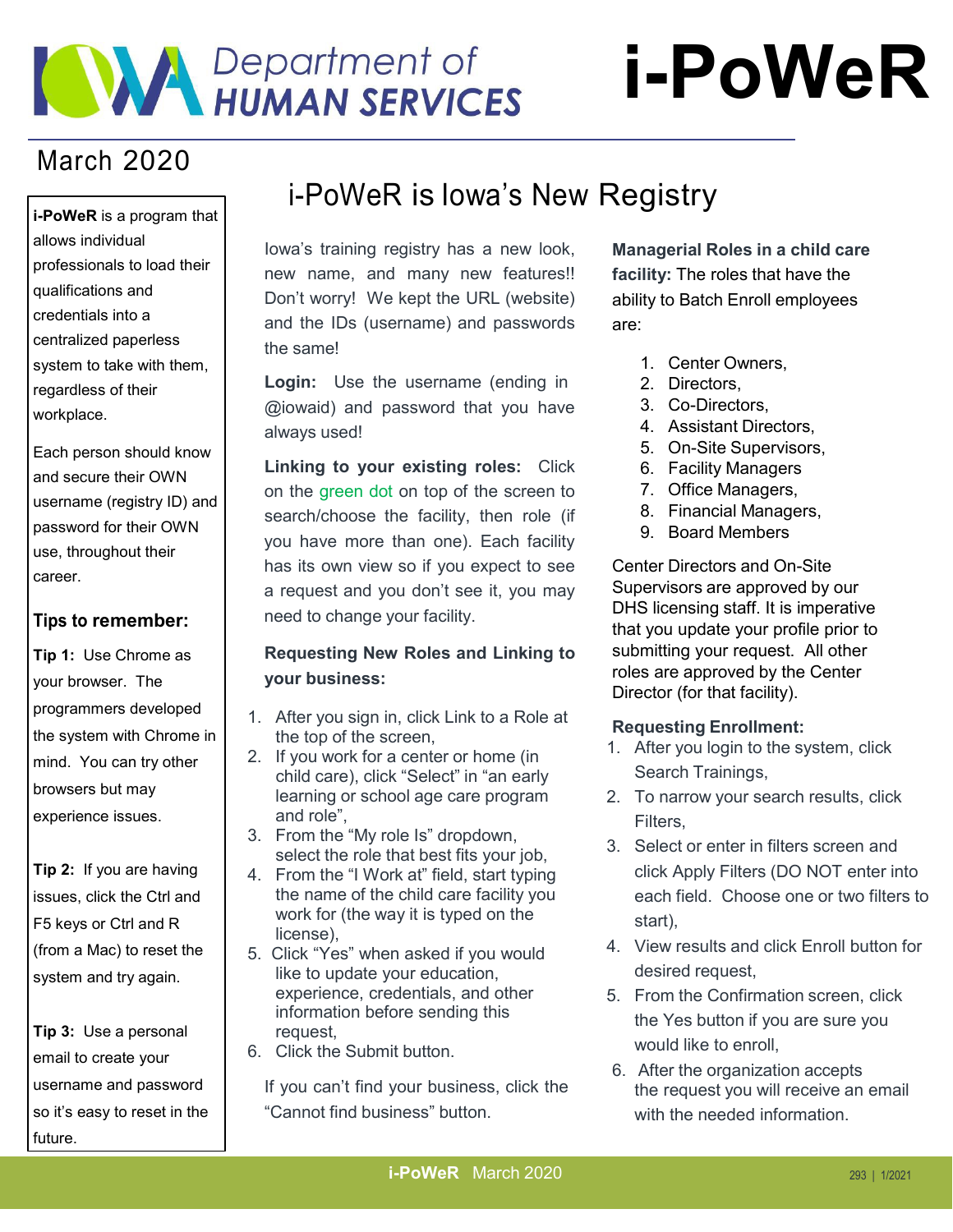#### **Tips to remember:**

**Tip 4:** Create your account and access your email from the same devise and during the same period of time. Leaving, closing the browsers, or using a different device will cause issues.

**Tip 5**: Make sure you can access your email account from the same device you created it. Complete this process before any other person starts the process (if on the same device).

**Tip 6:** When searching for classes and series, click Search Trainings. Search Trainings doesn't include conferences. When searching for conferences, click the green ribbon that says "View upcoming conferences".

## What first-time participants really need to know

**New to the system:** Create a username (ending in @iowaid) and password that you will be able to access regardless of where you work.

#### **Steps to Create a New username and password:**

- 1. Click [https://ccmis.dhs.state.ia.us/train](https://ccmis.dhs.state.ia.us/trainingregistry/TrainingRegistry/Public/) [ingregistry/TrainingRegistry/Publ](https://ccmis.dhs.state.ia.us/trainingregistry/TrainingRegistry/Public/) [ic/](https://ccmis.dhs.state.ia.us/trainingregistry/TrainingRegistry/Public/) to access the i-PoWeR system,
- 2. Click Login,
- 3. Click the blue "click here" next to Don't have an account,
- 4. Click the Create an Account tab,
- 5. Enter your First Name and Last Name, click Register,
- 6. Enter an "Account ID" of your choice,
- 7. Enter your own valid email address that you will have access to even if you change jobs/positions,
- 8. Enter your email address again to confirm your email address, Click Save Account Details,
- 9. Read the message from entaa.iowa.gov and click OK,
- 10. A page will display that lets you know an email was sent, Retrieve email and click on the link within the email to activate the account,
- 11. Set up security baseline questions,
- 12. Set-up password,
- 13. Sign in.

#### **Steps to Create an i-PoWeR Account and Link to a Role/Business:**

- 1. After logging in with the username and password, the participant will land on a page that says, "Complete your basic profile information". Complete each field that is required. Click Submit,
- 2. The system will then take you to a page called that says, "Link to Role and Business Information". If you work for a child care facility, click the "Select" button in the box that says, "an early learning or school age care program and role,
- 3. The system will then take you to a page called "An Early Learning or School Age Care Program and Role" where you will select your role from the dropdown,
- 4. Begin entering the business name in the field under "I Work at",
- 5. If you are not able to see the business you work at then click the "Cannot find business" button. This will give you instructions about what you need to do next,
- 6. After you have requested a role in the system you are able to search trainings, request enrollment into trainings, view/edit your profile, and view reports that are applicable.